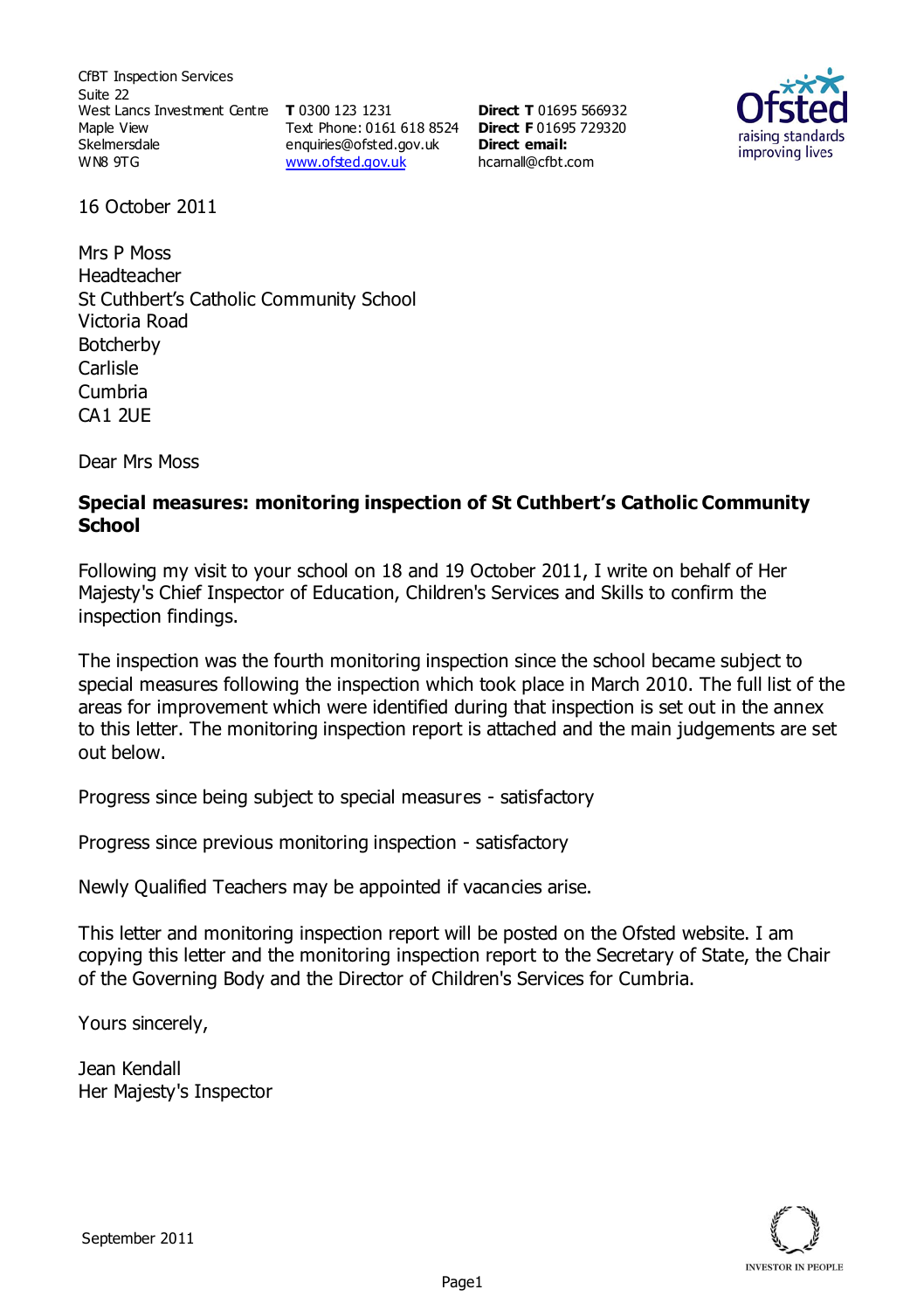

## **Annex**

### **The areas for improvement identified during the inspection which took place on March 2010**

- Improve the quality of teaching in Key Stages 1 and 2 in order to accelerate pupils' progress, raise attainment and narrow the gap between standards achieved at this school and those seen nationally. In particular, the school should:
	- raise teachers' expectations of what pupils can achieve and ensure that work is matched more closely to pupils' learning needs, so that all pupils make progress in every lesson
	- improve the management of pupils' behaviour in lessons
	- improve the clarity of teachers' explanations of new work and of the tasks set for pupils
	- ensure that marking leads to improvements in pupils' work.
- **IMPROVE THE STANDARD INCOCO EXAMPLE 1** Improve the standard of pupils' behaviour so that it does not hinder learning.
- Strengthen leadership so the school develops the capacity for sustained improvement.
- Ensure that pupils are taught age-appropriate basic skills progressively, especially in English and mathematics.
- Further improve pupils' attendance by ensuring that all possible measures to do so are robustly deployed.

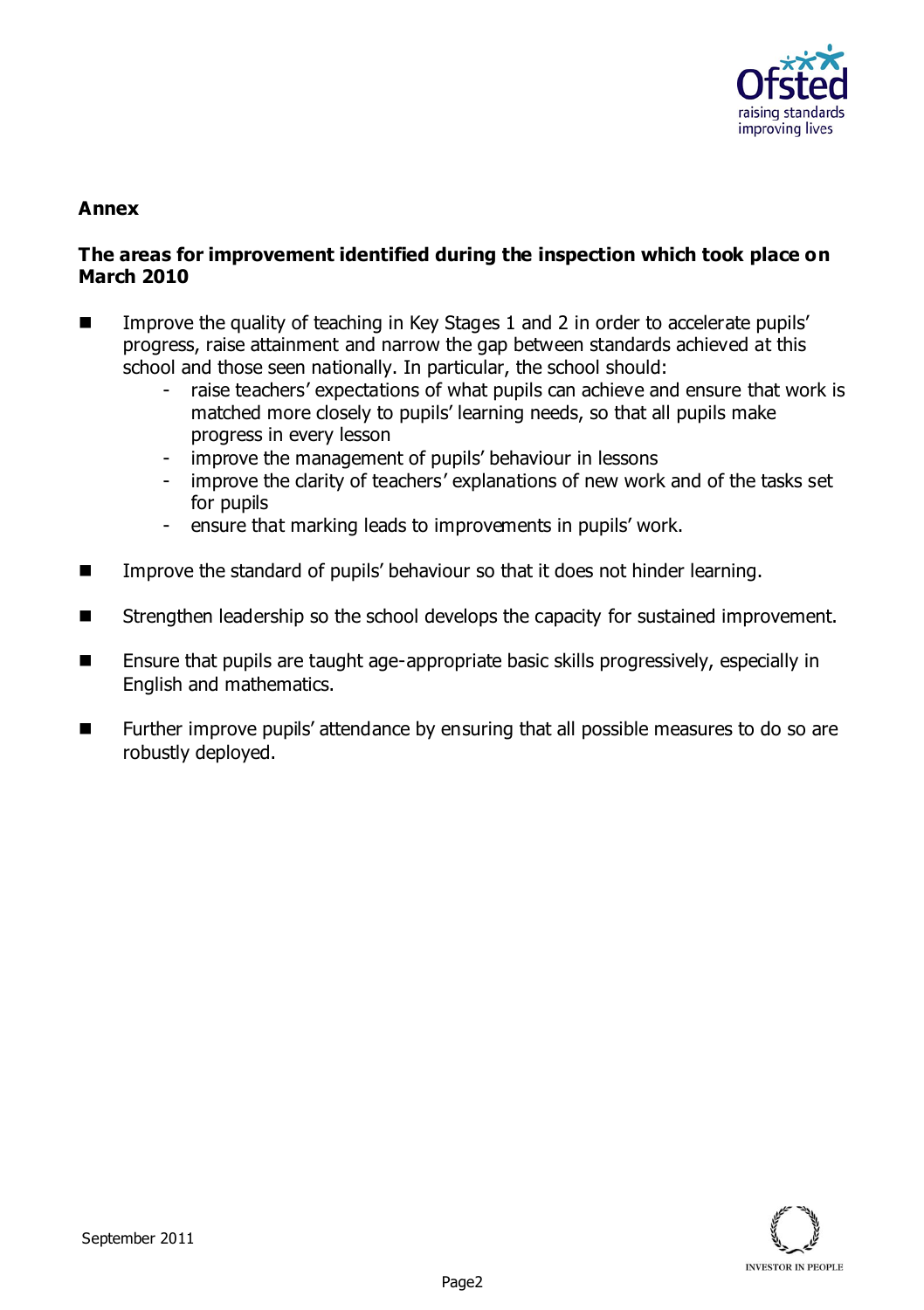

## **Special measures: monitoring inspection of St Cuthbert's Catholic Community School**

### **Report from the fourth monitoring inspection from 18 to 19 October 2011**

### **Evidence**

The inspector observed the school's work, scrutinised documents and met with the headteacher, groups of pupils, staff, the Chair of the Governing Body and a representative from the local authority.

## **Context**

Since the last monitoring visit, a substantive headteacher has taken up post and two teachers have left the school. There has been extensive building work to upgrade Reception and Key Stage 1 classrooms.

### **Pupils' achievement and the extent to which they enjoy their learning**

Staff have continued to build on the improvements noted at the last monitoring visit. Their concerted efforts have brought about significantly improved results in the 2011 standardised assessment tasks. In the end of Year 6 tests, 67% of pupils achieved Level 4 and above in both English and mathematics. This is more than double the 2010 levels, above floor targets and closer to the national average. Attainment at Key Stage 1 has also improved and, although it remains below national averages, the gap is narrowing in all subjects. The majority of pupils are making expected or better progress based on their prior attainment. Consequently, most pupils are now working closer to age-related expectations in each year group. However, attainment in the current Year 6 is lower because an unusually high number of pupils have special educational needs and/or disabilities. Pupils are enjoying lessons because teachers have a more varied approach and are planning interesting activities. They particularly enjoy practical and investigative activities. Pupils make better progress in English than they do in mathematics, but the gap between the two subjects is narrowing as the teaching of mathematics improves.

Progress since the last monitoring inspection on the areas for improvement:

■ improve the quality of teaching in Key Stages 1 and 2 in order to accelerate pupils' progress, raise attainment and narrow the gap between standards achieved at this school and those seen nationally – satisfactory

### **Other relevant pupil outcomes**

Pupils feel safe because behaviour has improved generally and they have confidence in adults to deal with any issues that might arise. They say that school is a happier and more ordered place. Their behaviour in shared areas is usually considerate, respectful and safe.

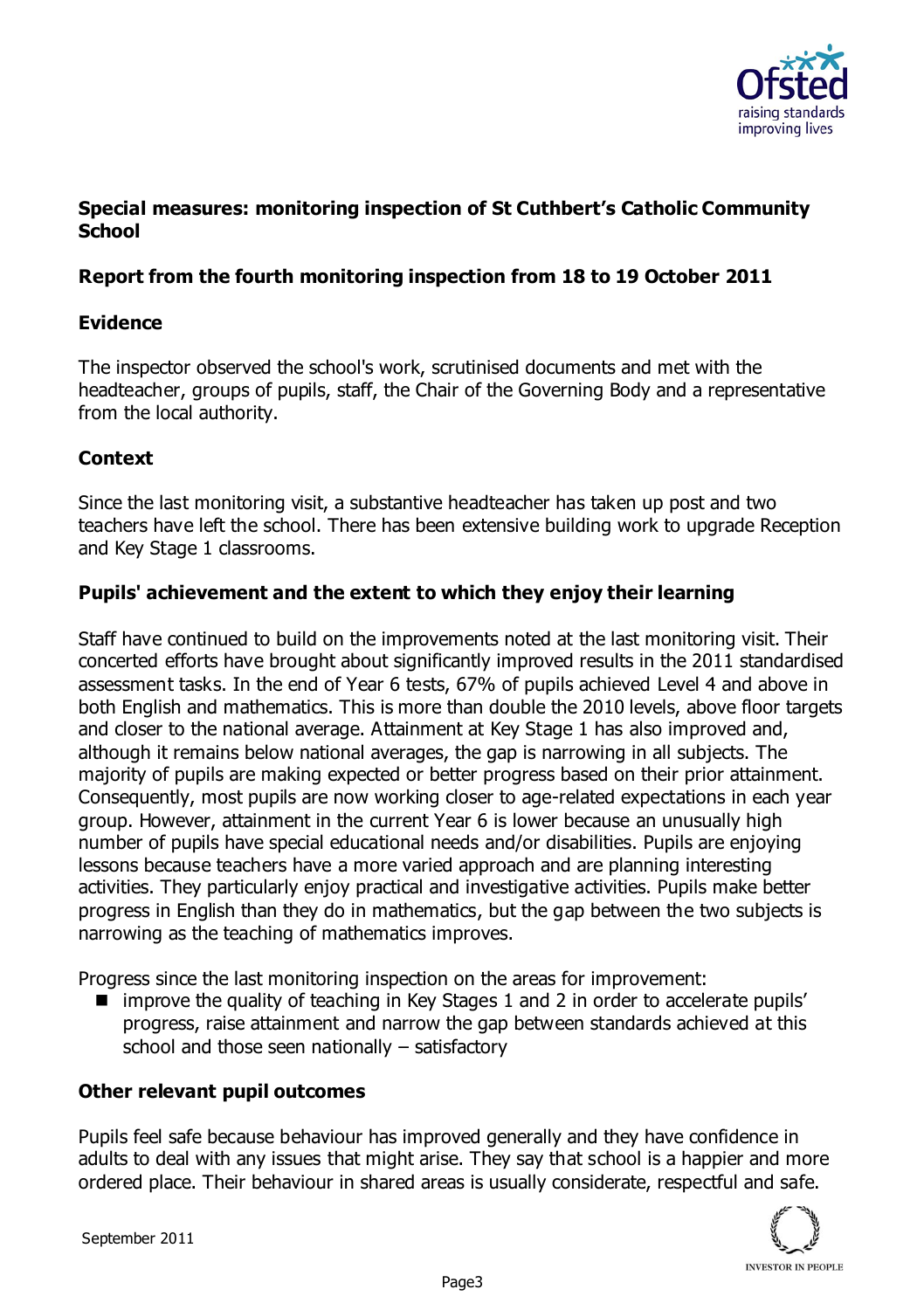

The majority of pupils behave well in lessons, although some minor disruptive behaviour was observed during this visit. This was partly because activities did not fully capture pupils' interest, but also because a few pupils find it difficult to work alongside each other. Those who struggle in this respect are effectively supported to help them reflect on and modify their behaviour. The vast majority of pupils respond appropriately to teachers' directions and are cooperative. They have a positive attitude to learning and show concentration and perseverance when faced with challenging tasks. Their enthusiasm for learning was seen in a number of lessons where they had opportunities to problem solve and work independently for a sustained period. However, there are times when pupils are passive because they lack opportunities to direct their own learning.

There are robust strategies in place to follow-up absence and support families to attend and be punctual. Attendance has continued to improve and current levels are higher than the comparable period least year. Attendance for the whole academic year, 2010 to 2011, was in line with the national average.

Progress since the last monitoring inspection on the areas for improvement:

improve the standard of pupils' behaviour so that it does not hinder learning satisfactory

 $\blacksquare$  further improve pupils' attendance by ensuring that all possible measures to do so are robustly deployed - good

# **The effectiveness of provision**

Teachers show a high level of commitment to improving their practice and raising pupils' achievement. A number of staff have moved year groups, which has required them to review their planning and update their knowledge of the curriculum. They have approached these challenges professionally and confidently. In the most effective lessons, teachers provide clear explanation and arouse pupils' curiosity at the start. Pupils are able to reinforce their knowledge and hone their skills on interesting and challenging activities. In Year 4, for example, pupils enjoyed learning about the properties of three-dimensional shapes by investigating their nets or building the shapes for themselves. Children in the Nursery class were excited by the numerous opportunities to experiment, discover and develop their skills across all areas of learning. Where teaching was less effective it was generally because pupils were not actively engaged or found activities repetitive.

Overall, the pace of learning in individual lessons has quickened because teachers have raised their expectations of what pupils can achieve. They have created bright, stimulating learning environments, making good use of resources. Basic skills are taught increasingly well through activities that provide appropriate challenge. Marking is effective in helping pupils improve their written work and aid their understanding. However, the pace of learning over time is slow across some units of work and pupils sometimes feel they are repeating activities already experienced. Planning for topic work and for the teaching of reading varies from class to class. There is some good practice, where topics are well planned to take account of pupils' interests, provide opportunities for creative development